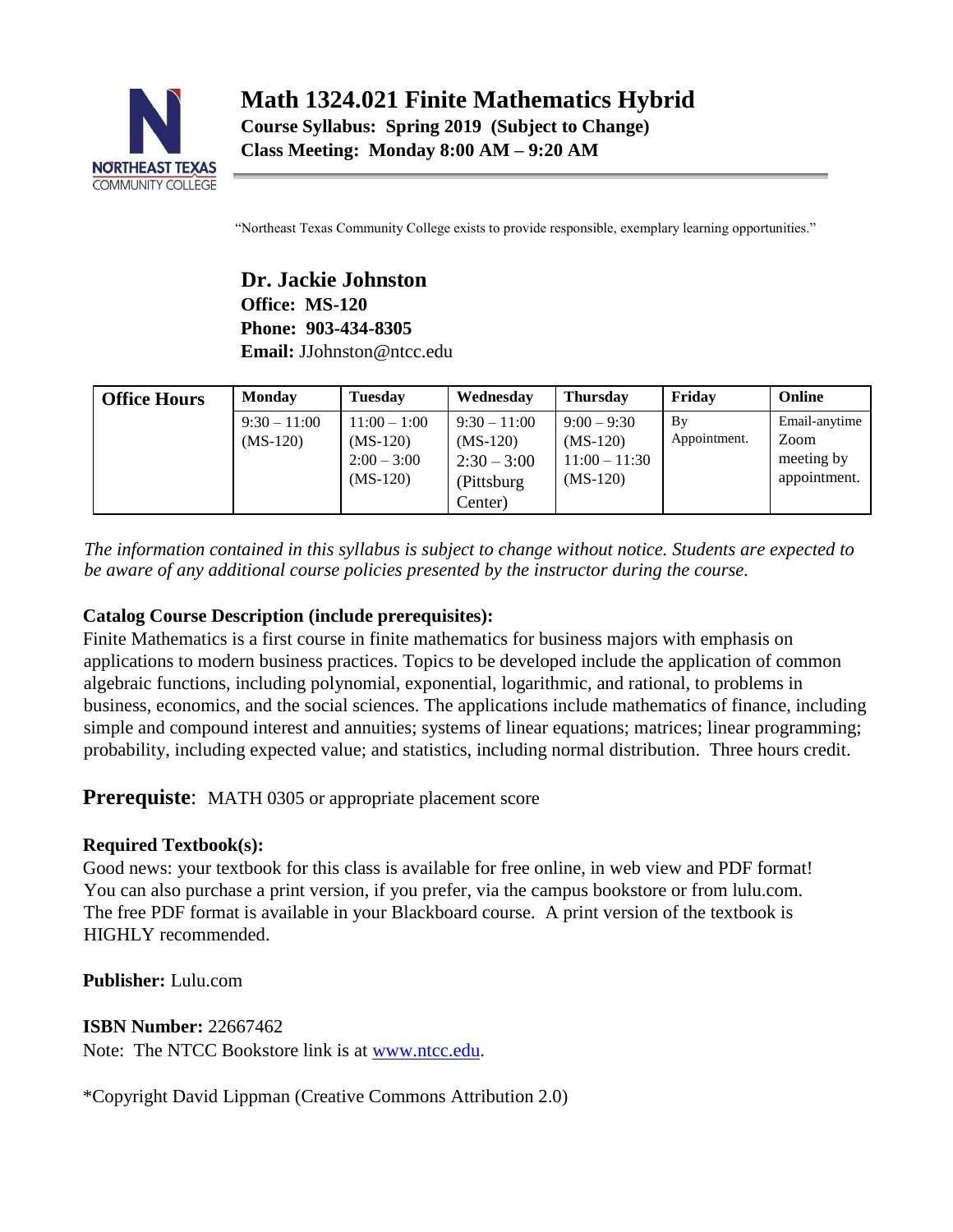#### **Recommended Reading(s):**

None

#### **Student Learning Outcomes:**

Upon successful completion of this course, students will

**1324.1** Apply elementary functions, including linear, quadratic, polynomial, rational, logarithmic, and exponential functions to solving real-world problems.

**1324.2** Solve mathematics of finance problems, including the computation of interest, annuities, and amortization of loans.

**1324.3** Apply basic matrix operations, including linear programming methods, to solve application problems.

**1324.4** Demonstrate fundamental probability techniques and application of those techniques, including expected value, to solve problems.

**1324.5** Apply statistical analyses including measures of center, measures of variation, and the normal distribution to model applications to solve real-world problems.

### **Core Curriculum Purpose and Objectives:**

Through the core curriculum, students will gain a foundation of knowledge of human cultures and the physical and natural world; develop principles of personal and social responsibility for living in a diverse world; and advance intellectual and practical skills that are essential for all learning.

Courses in the foundation area of mathematics focus on quantitative literacy in logic, patterns, and relationships. In addition, these courses involve the understanding of key mathematical concepts and the application of appropriate quantitative tools to everyday experience.

### **College Student Learning Outcomes:**

#### Critical Thinking Skills

**CT.1** Students will demonstrate the ability to 1) analyze complex issues, 2) synthesize information, and 3) evaluate the logic, validity, and relevance of data.

#### Communication Skills

**CS.1** Students will effectively develop, interpret and express ideas through written communication.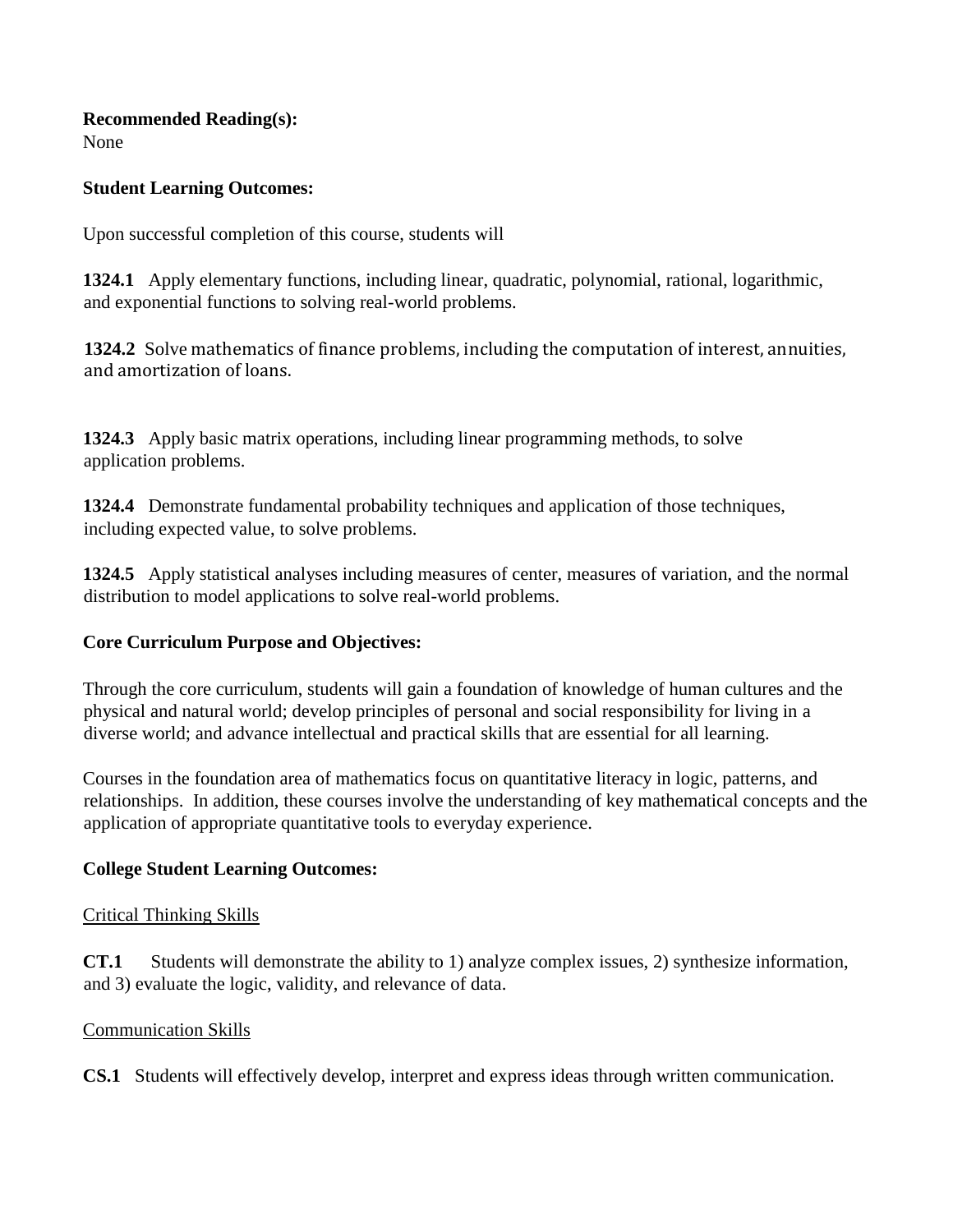### Empirical and Quantitative Skills

**EQS.1** Students will manipulate numerical data or observable facts by organizing and converting relevant information into mathematical or empirical form

**EQS.2** Students will analyze numerical data or observable facts by processing information with correct calculations, explicit notations, and appropriate technology.

**EQS.3** Students will draw informed conclusions from numerical data or observable facts that are accurate, complete, and relevant to the investigation.

### **SCANS Skills:**

N/A

### **Course Outline:**

- I. Equations, Functions, and Graphs
	- A. Equations of Lines
	- B. Linear Inequalities
	- C. Functions and Graphs
	- D. Applications of Linear Functions
- II. More Functions; The Mathematics of Finance
	- A. Quadratic Functions with Applications
	- B. Exponential Functions with Applications
	- C. Logarithmic Functions
	- D. Simple Interest and Discount
	- E. Compound Interest
- III. Systems of Linear Equations
	- A. Systems of Linear Equations with Applications
	- B. Matrix Operations with Applications
	- C. Graphing Linear Inequalities in Two Variables
	- D. Linear Programming: The Graphical Method with Applications E. The Simplex Method: Maximization
- IV. Probability Analyses
	- A. Sets, Venn Diagrams, Experiments, Sample Spaces
	- B. Basic Concepts: Rules for Addition, Complements, Odds
	- C. Conditional Probability, Independence
	- D. Probability Distributions and Expected Value
	- E. Multiplication Principle, Permutations, and Combinations
- V. Statistics
	- A. Binomial Distribution
	- B. Measures of Central Tendency
	- C. Measures of Variation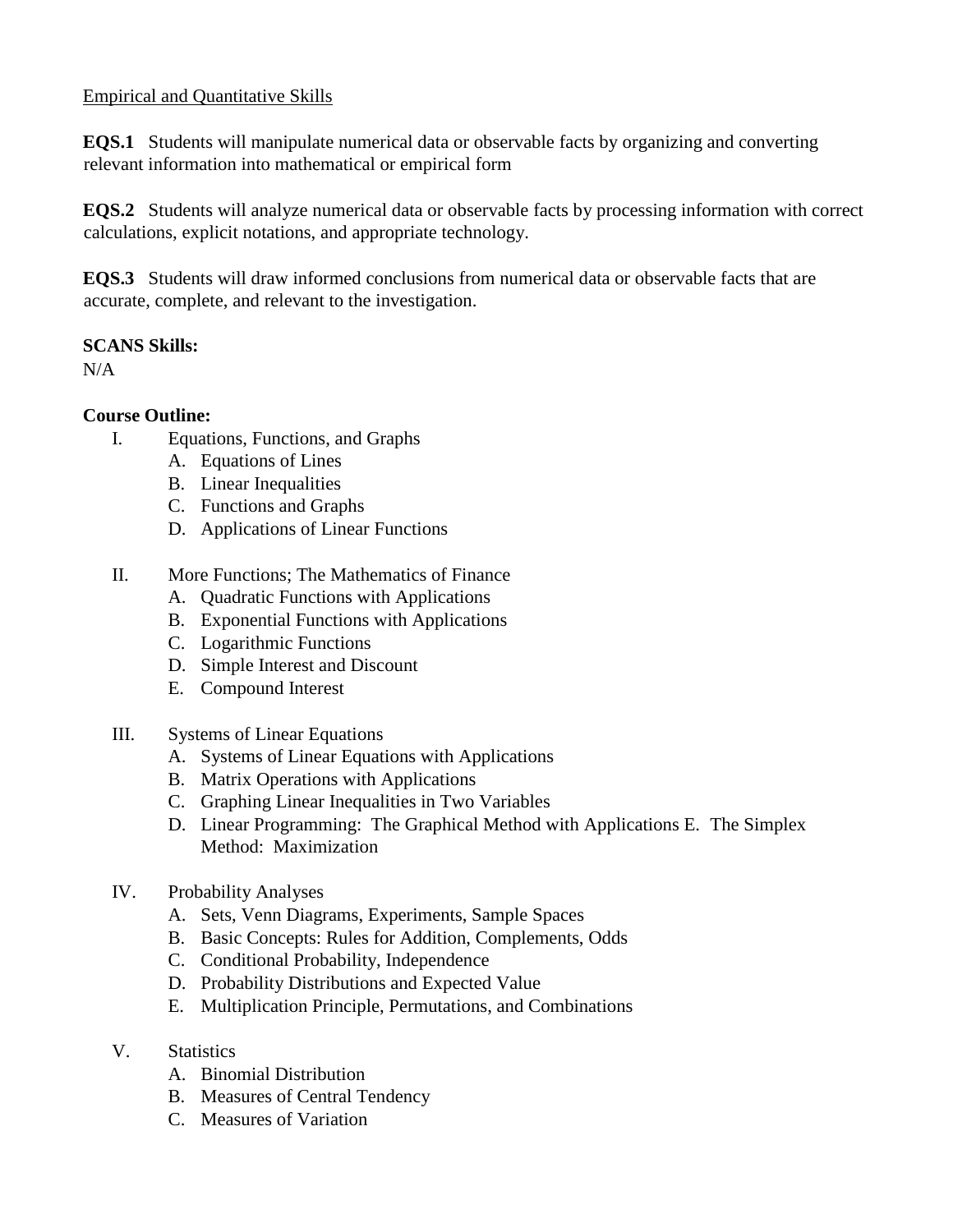- D. Normal Distribution
- E. Normal Approximation to the Binomial Distribution

**Lectures & Discussion:** This is a sixteen-week hybrid class where students are required to access graded activities on Blackboard Learning Management System. A typical class will involve general participation by all members in a discussion regarding the mathematical principles and procedures being studied. Some small as well as large group activities will be employed, and students are expected to develop as team members as well as individuals.

**Tests/Exams:** Exam information is located below in the Evaluation/Grading Policy. Dates for the exams will be set in Blackboard Material covered in each exam is in the course outline above.

**Assignments:** Submission of homework problems will be determined on a section-by-section basis. Assignments are subject to change. Homework will be completed via an online homework manager, MyOpenMath. Homework via MOM is graded when submitted except for Show Your Work (SYW) problems. SYW problems will be graded within 72 hours after the due date.

#### **Evaluation/Grading Policy:**

A series of online Blackboard engagement opportunities, in-class assignments, quizzes, and homework will be worth 25%. A Exam 1, Exam 2, and Final exam will contribute 75% to the final grade.

| Exam $1 \&$ Exam $2$         | 50%   |
|------------------------------|-------|
| Homework/Participation Grade | 25%   |
| Final Exam                   | 25%   |
| TOTAL                        | 100\% |

Make-up exams will not be given unless the student has coordinated with the instructor at least two days prior to the exam. Late work for whatever reason will incur a penalty unless otherwise indicated by the instructor. Any approved makeup will be in conjunction with the final course examination. **Exam 1, Exam 2, and Final Exams will be taken in class**. If you have any questions or concerns, please contact the instructor.

Grading System

| "A" | 90-100%   |
|-----|-----------|
| "R" | 80-89%    |
| "C" | 70-79%    |
| "ט" | 60-69%    |
| "F" | Below 60% |

**Other Course Requirements:** A graphing calculator is required. Please contact the instructor before purchasing a calculator. Note: The NTCC Bookstore link is [at www.ntcc.edu](http://www.ntcc.edu/)

**Student Responsibilities/Expectations:** Cell phone usage in the classroom will be coordinated by the professor. Students will be warned when using a phone inappropriately. A student will be removed from class if any disruption continues.